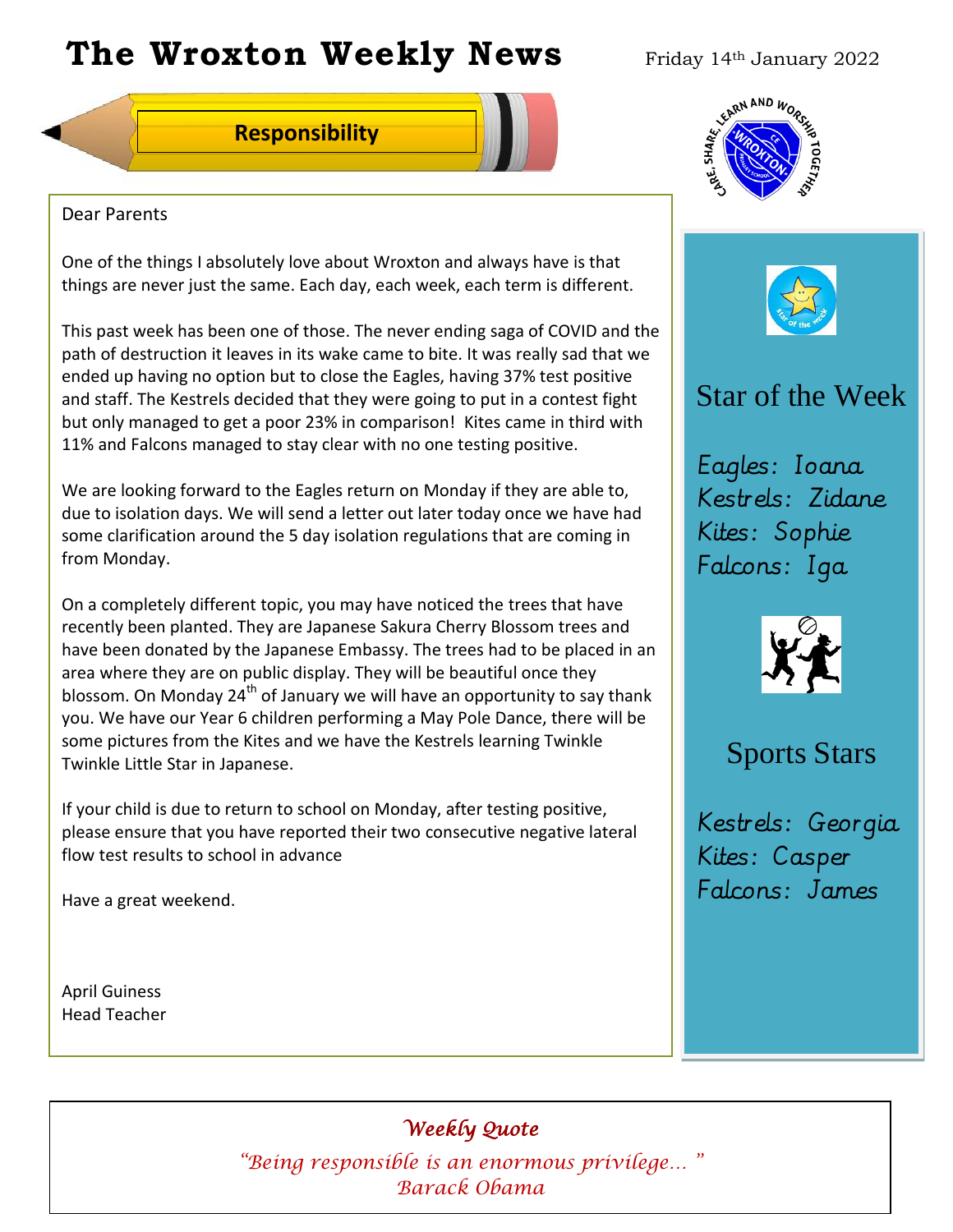## **E-safety**

## **Steps you can take to help keep your child safer online**

More and more kids using phones, devices since COVID19, we've some great advice for parents managing kids aged 5-8

## **Take Con**t**rol**

One of the most frequently asked questions is 'When should I give my kids their first phone'. Everyone has a different point of view, some parents want to wait until secondary school, others are happy to give a six-year-old his/her first phone. If you can't wait any longer, here are some suggestions for what to do when you give your kids their first phone/device.

## **Rules and Guidelines**

- 1. Set down rules and expectations
- 2. Agree 'Time Limits', easy when they're young
- 3. Block off what you do not want them to use
- 4. Tell them what is not happening. No social media, unsuitable games
- 5. Older brothers and sisters are not to interfere (easier said than done)
- 6. Use Parental control to help you, paid parental is best.
- 7. Use these rules to form future habits
- 8. Remember it's Rules, not guidelines. Enforce
- 9. Under 8s should be happy with 90 minutes a day.
- 10. Yes, it is a complete pain

#### Read more

at: [https://www.besecureonline.co.uk/Blog/entryid/317/rule](https://www.besecureonline.co.uk/Blog/entryid/317/rules-for-kids-aged-5-8-on-smartphones-devices) [s-for-kids-aged-5-8-on-smartphones-devices](https://www.besecureonline.co.uk/Blog/entryid/317/rules-for-kids-aged-5-8-on-smartphones-devices)

### **Tesco Community Grant Scheme**

If you are shopping in Tesco please remember to vote with your blue counters for our Blue-bots project every time you shop.

Please ask friends and family to vote for us too. The more votes we have the greater the chance we can receive a grant of £1,500 for the equipment.

Thank you

**Please do not send you child to school if they experiencing COVID 19 Symptoms:**

- **a high temperature** this means you feel hot to touch on your chest or back (you do not need to measure your temperature)
- **a new, continuous cough** this means coughing a lot for more than an hour, or 3 or more coughing episodes in 24 hours (if you usually have a cough, it may be worse than usual)
- **a loss or change to your sense of smell or taste** this means you've noticed you cannot smell or taste anything, or things smell or taste different to normal

## **School Dinners**

We now have a new menu for the children to try. Please remember the menu is a 3 week rolling menu, so remember to change your options if your child didn't like their meal and you have already ordered for the whole half term.

For those of you who order on a weekly basis please remember to place your **order no later than Tuesday 18 th January for the w/c 24th January.** Thank you.

#### **Calendar Dates**

Monday  $17<sup>th</sup>$  January – Vision Screening for Reception children

Half Term holiday: Monday 21<sup>st</sup> – 25<sup>th</sup> Feb